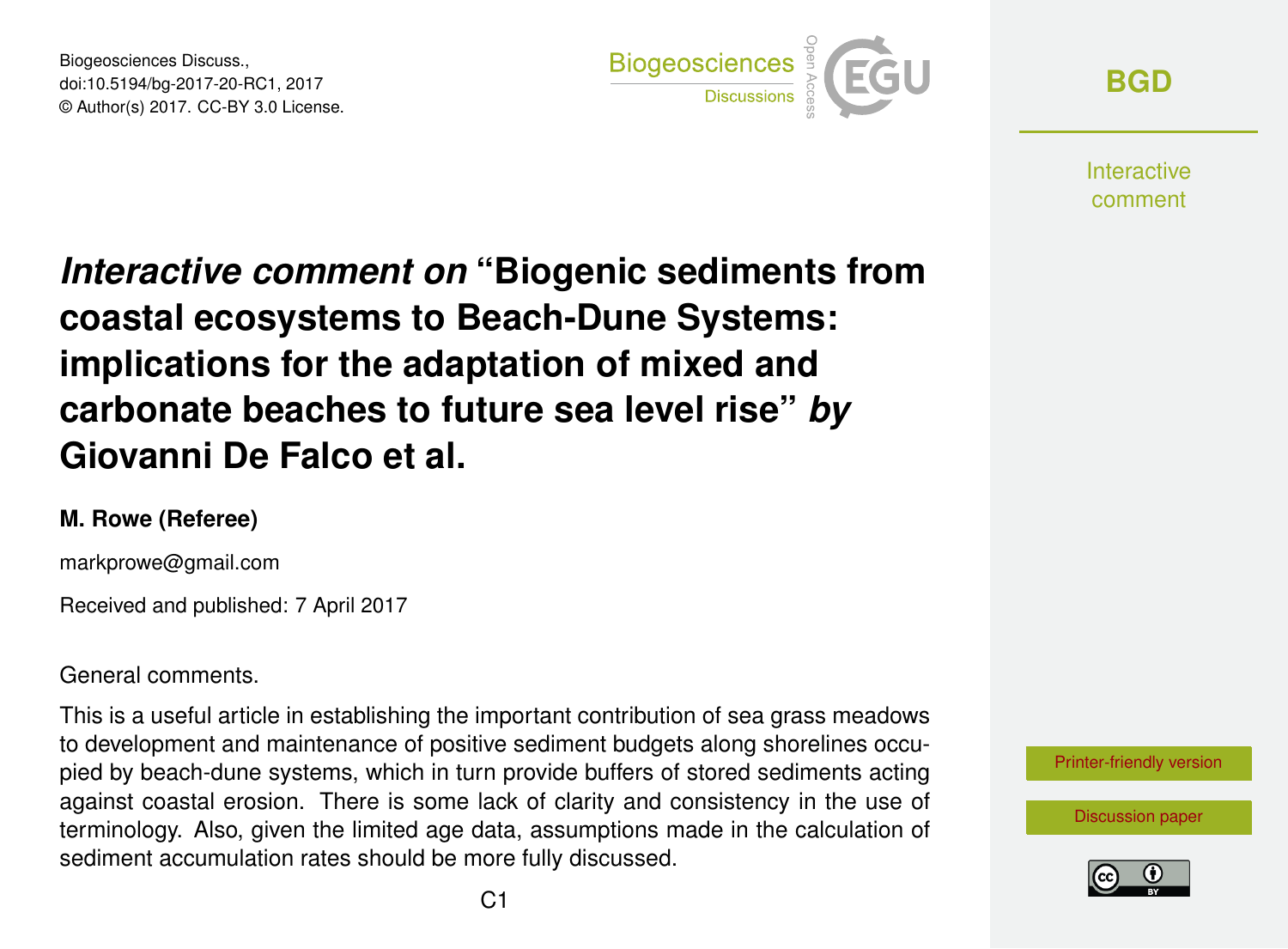## Specific comments

In the abstract mixed use of tons, m3 and % makes it difficult to grasp the significance of the data without getting out a calculator.

In the abstract and throughout, the use of the terms beach, beach-dune system, beachface are confusing to me as geologist. Figure 4 helps explain the terminology, but it should be spelt out somewhere early on in the body of the article. Unconventional (to me) terminology should not be used in the abstract if it can only be understood by reading the article.

Use of the terms terrigenous sediments, marine sediments, bioclastic and biogenic need to be checked for consistency and correctness. Are sediments of marine origin which are reworked through erosion of coastal cliffs, terrigenous or marine? Is there a difference between sediments which, in the article, are termed bioclastic versus those termed biogenic?

Delivery of sediment to the beach-dune system may have been partially controlled by minor Holocene relative sea level changes or storm activity as opposed to simply seameadow productivity. Periods of equilibrium or erosion may have been interrupted by periods of relatively rapid sediment accumulation. The anomalous older age of dune deposits SG-D4 may, for example, reflect an early pulse of dune activity. More age data at depth intervals below the sediment surface would help establish the rates of deposition.

Technical corrections and recommended rewording.

Page 1.

Line 9. Suggest: "produce and store carbonate particles"

Line 17. What is the distinction here, and later, between bioclastic and biogenic?

Lines 21 to 24. Can these data be simplified? What is the conclusion? Apart from the

Interactive comment

[Printer-friendly version](http://www.biogeosciences-discuss.net/bg-2017-20/bg-2017-20-RC1-print.pdf)

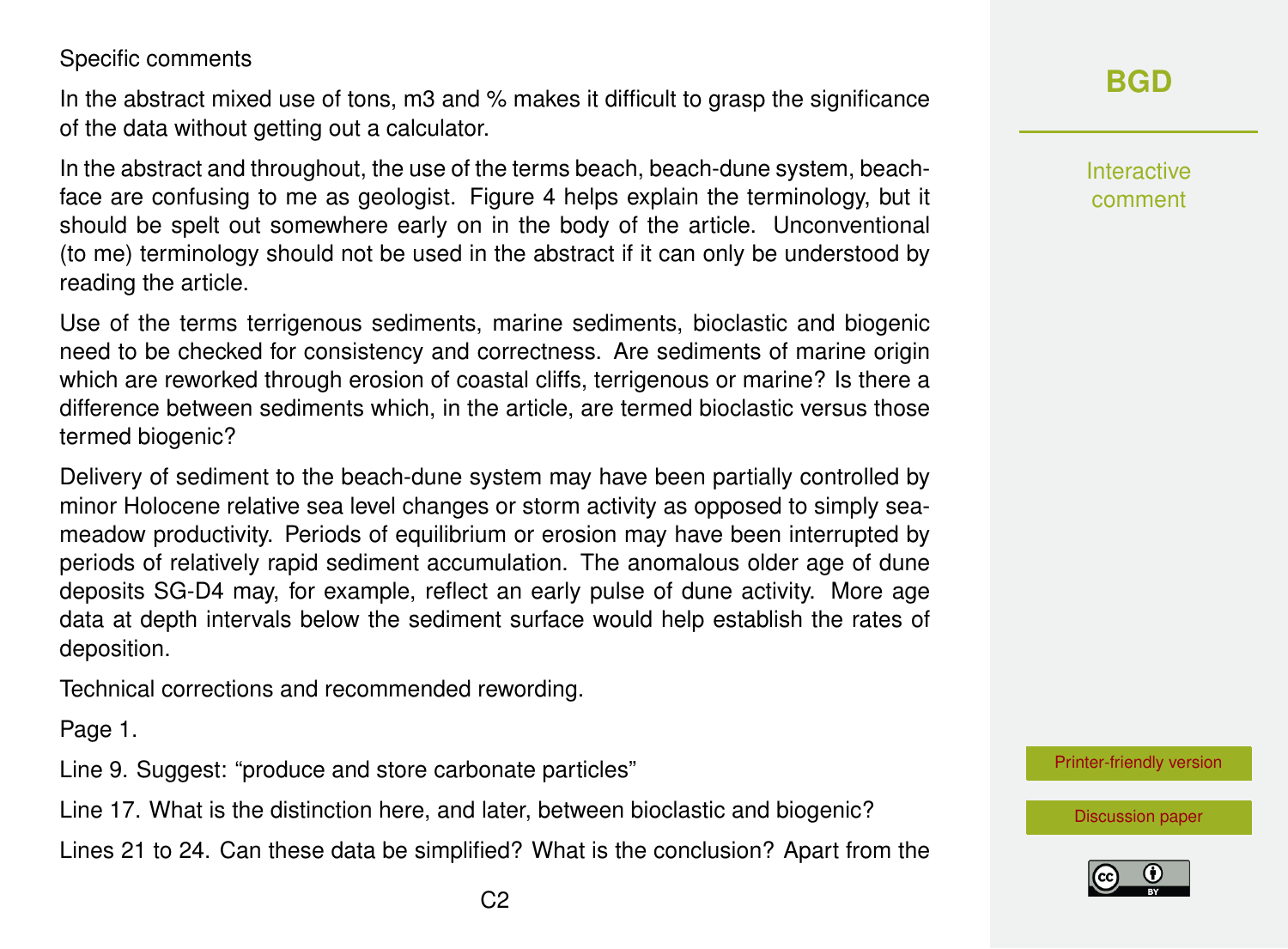mixture of units (It is a bit bewildering when to my mind the use of the terms beachdune system and beachface are not conventional. The word "beach" (last word of the paragraph) on its own is not defined anywhere. These inconsistencies crop up later.

Line 25 and 26. Awkward sentence. I suggest dividing into 2 sentences: ". . .P.oceanica, which our data can help quantify. The value of this sediment-supply service is in addition to the other important ecological services provided by seagrass meadows."

Page 2.

Line 3. Suggest rephrasing: "by the supply and delivery of sediments from the land (fluvial, cliff erosion) and from the sea (nearshore)."

Line 6. Again I am not sure of the intended meaning of terrigenous (is it based on chemistry or provenance?). Suggest: "in areas where supply from the land is scarce".

Page 3.

Line 7. "Mixed" definition?

Line 19. This may be the place to add a sentence. ". . .carbonate factories. For the purposes of this study we define the beach-dune system as . . ...". Cite any previous research which has used this definition.

Line 32. Insert loose or unconsolidated before "sedimentary deposits"

Page 4.

Line 3. Is "bioclastic" a better term than "biogenic"? Biogenic would be a reef or an oolite perhaps,. Line 14. Substitute "range" for "water displacement"

Line 19. Substitute "height" for "amplitude" unless Simeone et al., 2014 used the term "amplitude" to convey changes in height.

Page 5.

**[BGD](http://www.biogeosciences-discuss.net/)**

Interactive comment

[Printer-friendly version](http://www.biogeosciences-discuss.net/bg-2017-20/bg-2017-20-RC1-print.pdf)



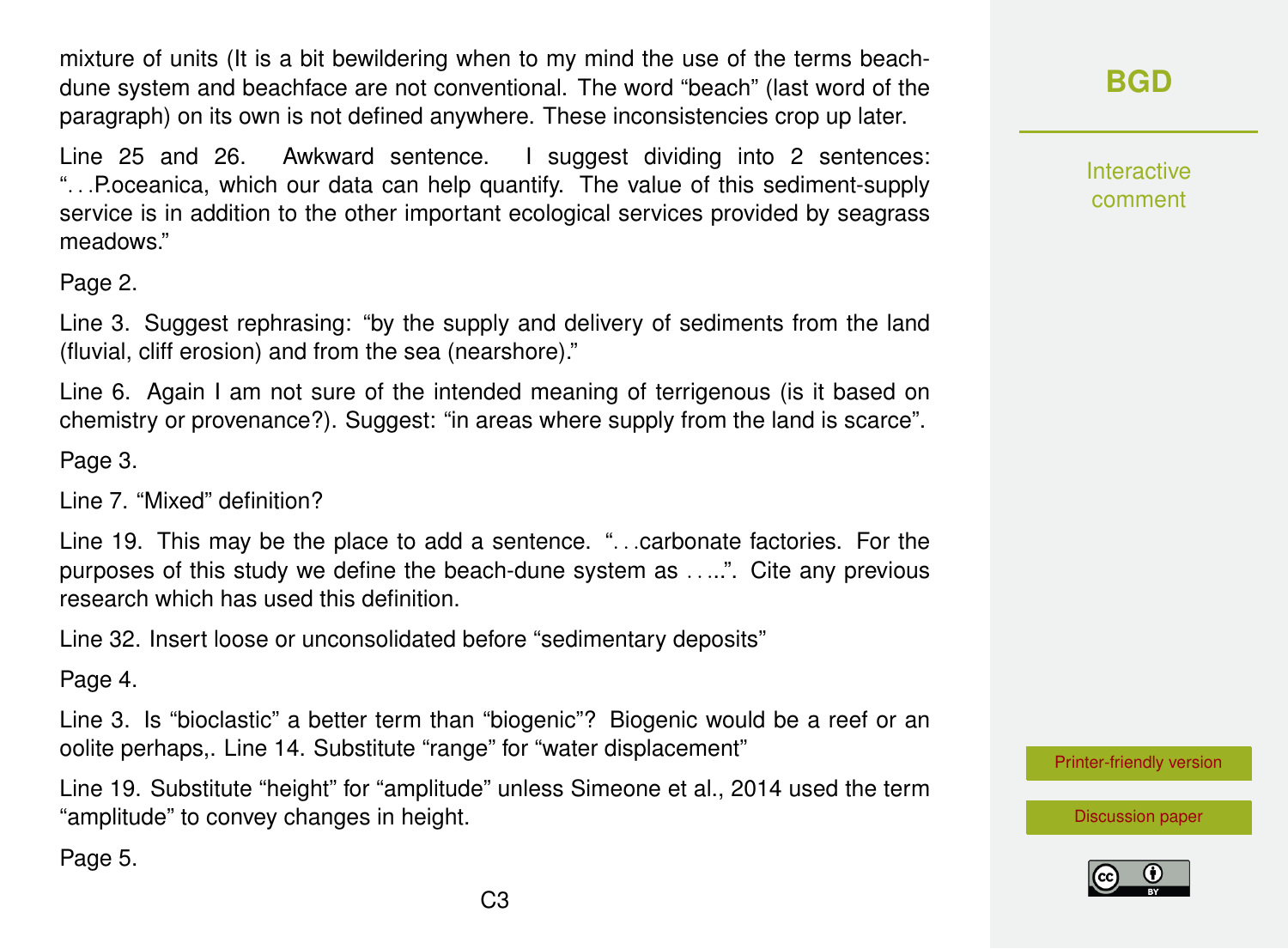Line 1. Is the "submerged sector of the beach", the coastal wedge?

Page 6.

Line 16. Use of the term "beachface" runs into problems here. Usually the beach comprises a beachface (inter-tidal), berm and upper beach (supra-tidal) which merge into the foredune.

Page 7.

Line 4. Suggest "..considering a span of ages from approximately 0.5 to 4.4 ka Bp based on . . ."

Line 27. Suggest: "prevents the preservation of vertical cliffs favouring, instead, the formation of 15m high seaward sloping talus deposits which have resulted from slumping."

Line 29. Substitute "down to" for "up to".

Page 8.

Lines 7 and 8. Delete these two lines. The information is repeated in the following paragraph.

Line 10. Re-phrase this sentence which is difficult to follow.

Page 9.

Line 16. There must have been more to calculating the sediment production than just measuring the surface area. Explain the other factors.

Line 20. What are the assumptions that are made? Is the sediment considered so well mixed, vertically and horizontally, that more age data are not required?

Page 10.

Line 10. Suggest: " ..them, but we have demonstrated that a significant proportion,

**[BGD](http://www.biogeosciences-discuss.net/)**

Interactive comment

[Printer-friendly version](http://www.biogeosciences-discuss.net/bg-2017-20/bg-2017-20-RC1-print.pdf)

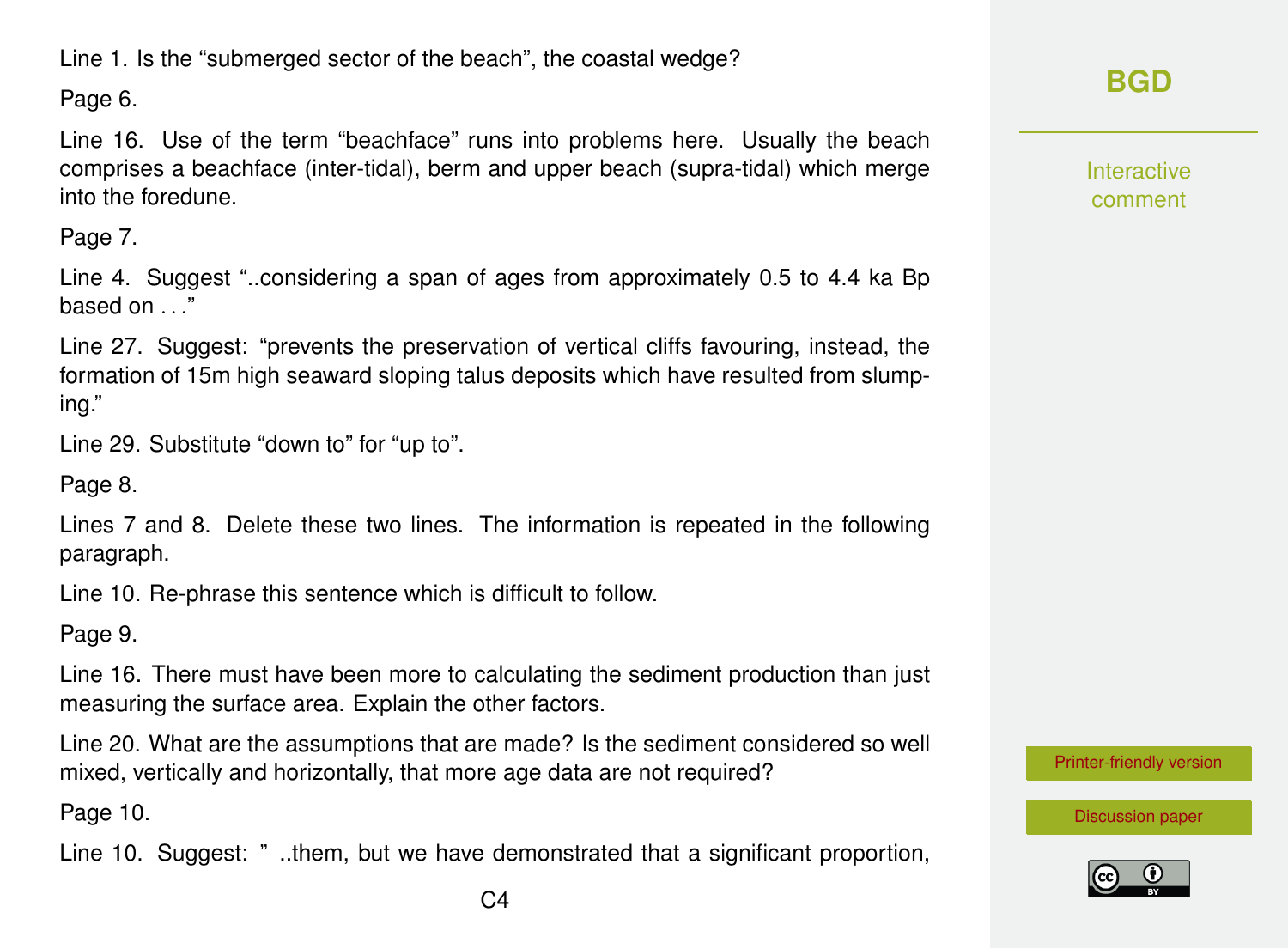estimated at 15% to 34% (?), is exported outside. . ."

Line 12. Awkward sentence. Should it begin "This is the first study to quantify. . ." ?

Line 29. Substitute "contribution" for "input".

Line 31. Suggest: "The calculation made by Vassallo et al. (2013} is an exception and probably.."

Line 33. Suggest: "Our data quantify not only the volumes of sediment retained in the meadows but also the proportion that is exported to the beach-dune system. This facilitates a more detailed evaluation, than had previously been possible, of the respective ecosystem services provided by the seagrass.

Page 12.

Line 9. Suggest: "beach-dune system corresponds"

Line 13. Suggest: "85% of the total beach-dune system volume"

Page 20.

Line 8. Substitute "Beach-dune system compartments" for "beach compartments"

Page 21.

Figure 4. Substitute "sediment volume" for "beach volume"

Page 21.

Figure 4. I suggest an over-arching bracket across top of figure to illustrate what the "beach-dune system" includes. i.e Coastal wedge, Beach(face), and dune.

Page 26.

Table 1. Are the sample locations shown on a map somewhere? If so, then the map should be referenced.

**[BGD](http://www.biogeosciences-discuss.net/)**

Interactive comment

[Printer-friendly version](http://www.biogeosciences-discuss.net/bg-2017-20/bg-2017-20-RC1-print.pdf)